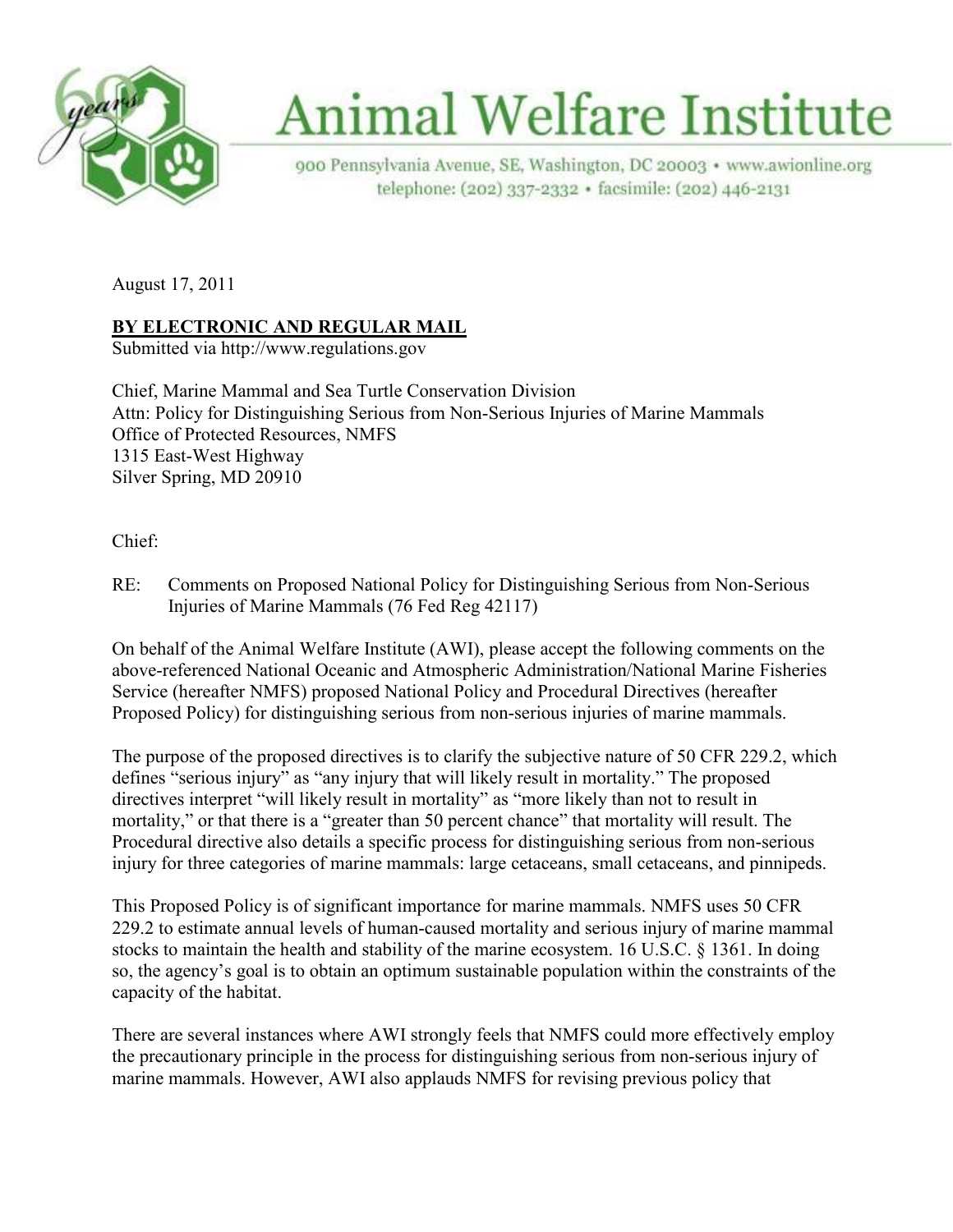designated an entangled or hooked marine mammal as a non-serious injury if the gear was subsequently removed.

This comment letter will provide specific input on the proposed directives, the process for injury determinations and on other issues contained in the Proposed Policy.

## **MFS' Mandatory Duties under the MMPA:**

Congress enacted the MMPA in 1972 in response to widespread concern that large numbers of marine mammals were being killed through interactions with commercial fisheries. Congress found that "certain species and population stocks of marine mammals are, or may be, in danger of extinction or depletion as a result of man's activities." 16 U.S.C. § 1361(1). The policy behind the MMPA is that "such species and population stocks should not be permitted to diminish beyond the point at which they cease to be a significant functioning element in the ecosystem of which they are a part, and, consistent with this major objective, they should not be permitted to diminish below their optimum sustainable population." 16 U.S.C. § 1361(2).

Congress added sections 117 and 118 to the MMPA in 1994 to address interactions between commercial fisheries and marine mammals. Section 117 requires NMFS to prepare marine mammal stock assessments for marine mammals within a fishery based upon "the best scientific information available." 16 U.S.C. § 1386(a). Section 118 addresses the taking of marine mammals incidental to commercial fishing operations and requires NMFS to classify each commercial fishery according to its rate of fishery-related injury to marine mammals. 16 U.S.C. § 1387.

Section 117 requires NMFS to "prepare a draft stock assessment report (SAR) for each marine mammal stock which occurs in waters under the jurisdiction of the United States." 16 U.S.C. § 1386(a). Each SAR must include, among other things, a minimum population estimate, an estimate of "the annual human-caused mortality and serious injury of the stock," descriptions of commercial fisheries that interact with the stock, including "the estimated level of incidental mortality and serious injury of the stock by each such fishery on an annual basis," and an estimate of the potential biological removal (PBR) level for the stock. Id.

Under Section 117, the Secretary (acting through the NMFS) must develop a program to monitor incidental taking and serious injury, and may place observers on board vessels to record mortality and injury rates, log the number of marine mammals sighted and conduct other scientific investigations. If the Secretary finds that the incidental mortality and serious injury of marine mammals by commercial fisheries has, or is likely to have an immediate and significant adverse impact on a stock or species, the Secretary must issue emergency regulations to reduce the mortality and injury rates and provide expedited review of the take reduction plans or amendments. 16 U.S.C. § 1387.

The relevant provisions of the MMPA direct the NMFS to manage serious injuries and mortalities of marine mammals incidental to commercial fishing operations. This includes, under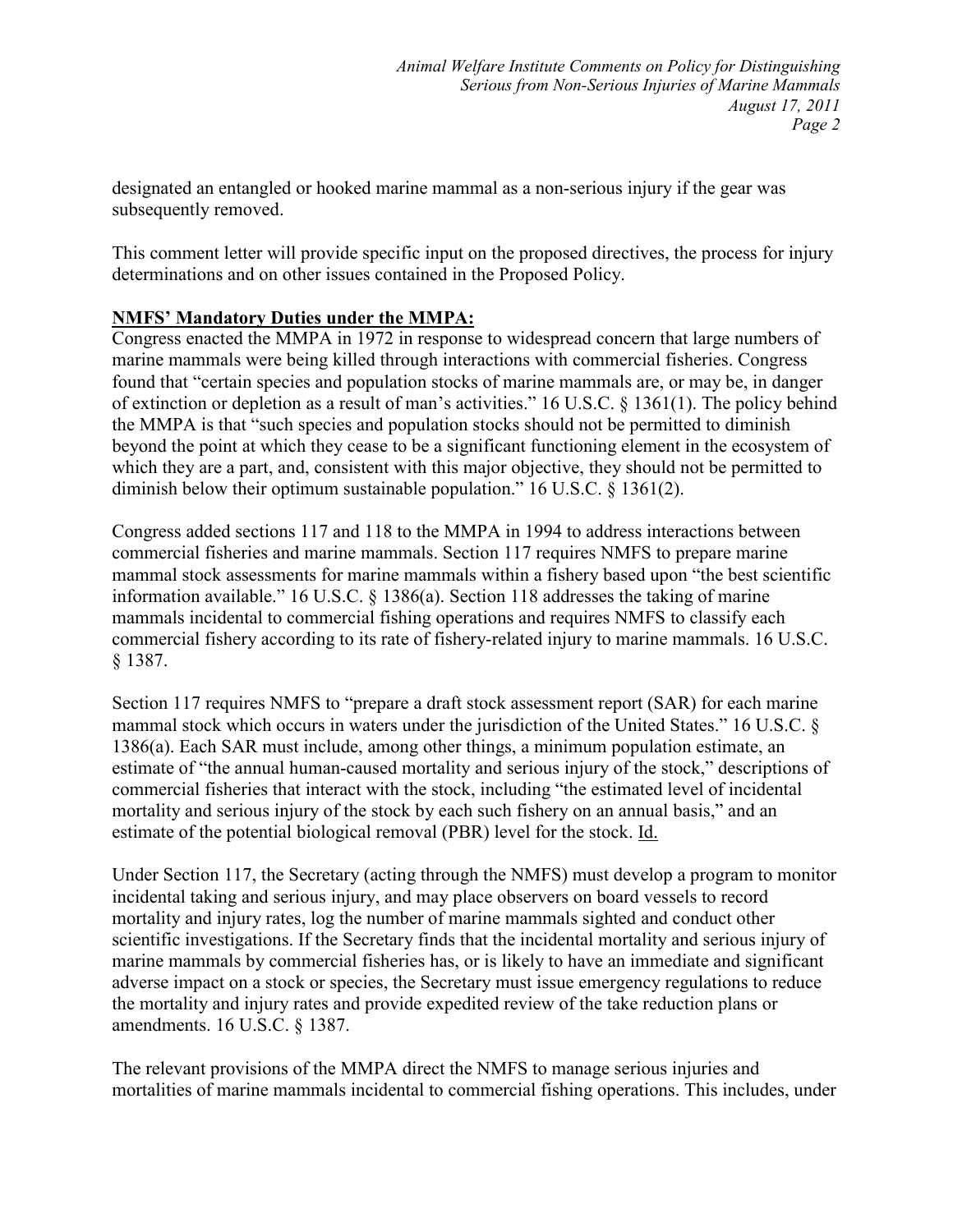Section 118(f)(2) of the MMPA, the development of long and short term goals for take reduction plans with the short term goal being to maintain marine mammal bycatch below the PBR rate while the long term goal is to reduce the incidental kill or incidental serious injury of marine mammals permitted in the course of commercial fishing operations "to insignificant levels approaching a zero mortality and serious injury rate." This latter standard allows NMFS to take into consideration "the economics of the fishery, the availability of existing technology, and existing State or regional fishery management plans."

This charge requires that NMFS be able to distinguish serious injuries from those that are not serious. NMFS has defined "serious injury" in regulations (50 CFR 229.2) as "any injury that will likely result in mortality." NMFS convened a Serious Injury Technical Workshop in September 10-13, 2007, with the primary objectives to: 1) review the recommendations and guidance from a 1997 workshop;  $\left(2\right)$  review new information obtained since the first workshop; and 3) discuss the use of, and necessary changes to, existing guidance for distinguishing serious from non-serious injuries.

NMFS makes clear in the Proposed Policy that it intends to clarify and provide justification for its interpretation of the regulatory definition of serious injury as any injury that is "more likely than not" to result in mortality, or any injury that presents a "greater than 50 percent chance of death to a marine mammal." 76 Fed Reg. 42117.

## **Process for Distinguishing Serious from Non-Serious Injury of Marine Mammals:**

AWI recommends that NMFS employ the precautionary principle more thoroughly in the proposed process for distinguishing serious from non-serious injury of marine mammals and in addressing uncertainty in calculating likelihood of mortality. The precautionary principle in this case encourages policy makers to err on the side of caution and assume harm in the absence of scientific consensus on a given issue or when the sample sizes used to, for example, prorate the seriousness of the injury are so small as to not be statistically significant. AWI strongly supports the precautionary principle embodied in the Marine Mammal Protection Act to avoid activities that harm or can potentially harm and seriously injure marine mammals. The principle advocates taking anticipatory, protective management action in the absence of complete proof of harm.

As an initial matter, AWI is concerned about the decision by NMFS to use "greater than 50 percent" as its criterion for determining if a serious injury will result in mortality. It would appear that this criterion is arbitrary without any substantive analytical support. NMFS must explain the basis for its selection of this particular criterion and why, for example, it chose not to set the mortality criterion at 40 percent. A lower mortality criterion for determining when an

 $\overline{a}$ <sup>1</sup> Based on the results of a 1997 workshop discussing the impacts of injuries of marine mammals incidental to commercial fishing operations (Angliss and DeMaster, 1998) and specific regional experience with injury events, NMFS Regional Offices and Science Centers developed regional techniques for assessing and quantifying the serious injuries of marine mammals. Although these regional techniques helped to accomplish the MMPA's mandates, NMFS recognized the need for a nationally consistent and transparent process for effective conservation of marine mammal stocks and management of human activities impacting these stocks.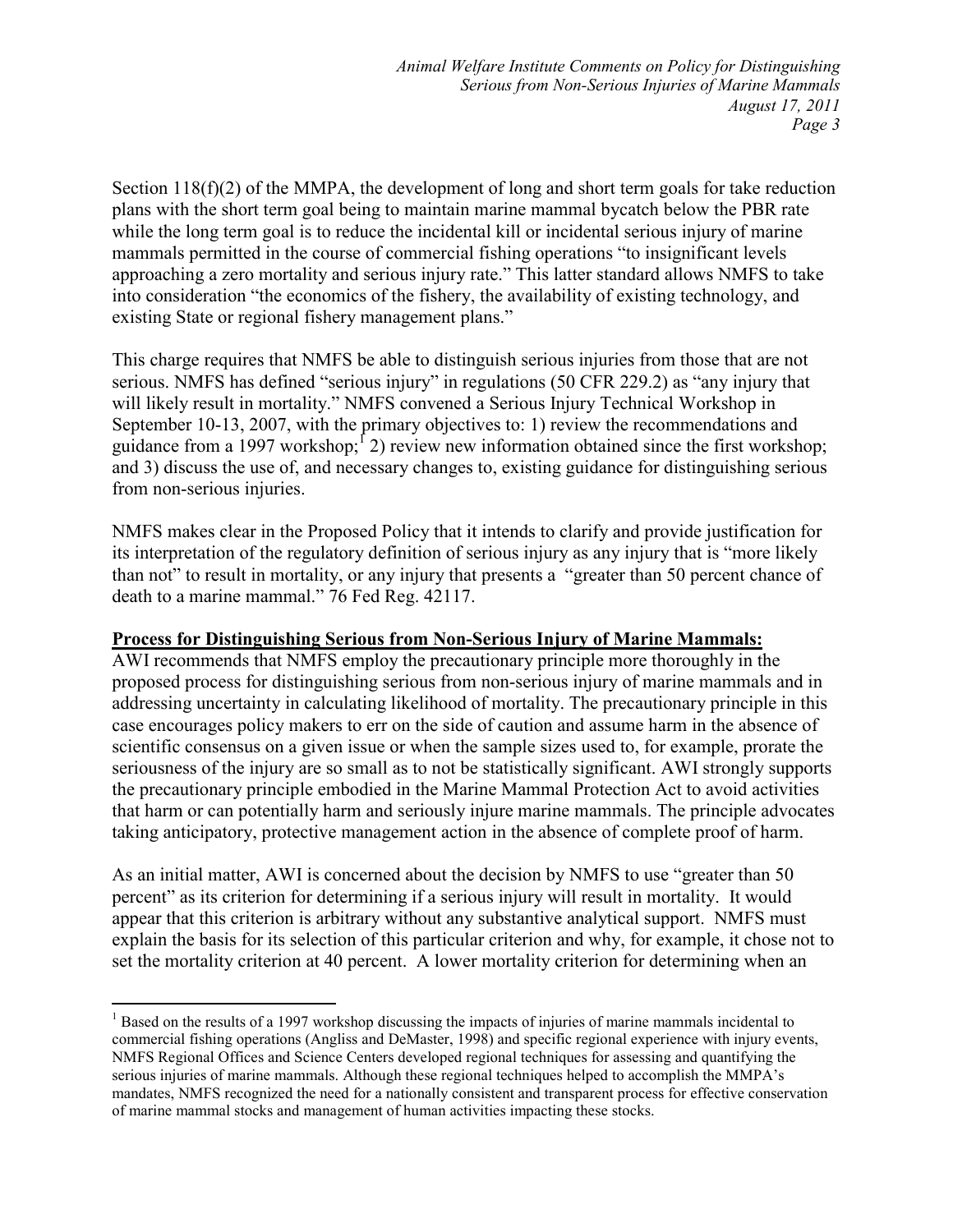injury would be properly designated a serious (and therefore likely to result in mortality) would lead to more injuries being classified as serious and, hence, would be more precautionary.

AWI submits the following comments and recommendations on NMFS' Protected Resource Management Process for Distinguishing Serious from Non-Serious Injury of Marine Mammals:

### **Large Cetacean Injury Categories and Criteria**:

Unlike the small cetacean and pinniped categories, this category contained more examples that either qualified as "serious injury," "non-serious injury," or "prorate." There were no "casespecific" categories. NMFS implies that the "prorate" category effectively represents the "casespecific" designation.

However, if NMFS was employing the precautionary principle, many, if not all of the nonserious injury designations would be case-specific to allow the discretion to designate an injury as serious if the circumstances warranted. For example, the "Superficial Laceration"<sup>2</sup> is considered a non-serious injury, but can be designated as a serious injury if there is an indication that the marine mammal's health has significantly declined as a result of the entanglement. This is an example of a designation that is actually case-specific even though it is designated in the guidelines as a non-serious injury.

Furthermore, this same example raises another concern regarding when the injured marine mammal is observed. For example, a whale with a superficial laceration observed weeks or months after the injury can be designated as a "serious" injury depending on the whale's condition. However, if observed only days after the injury, the animal's injury can be designated as a "non-serious injury" even though the whale may eventually die as a result of the injury. This is antithetical to achieving a zero mortality and serious injury rate. If the precautionary principle was applied in this particular policy, then some or all of these marine mammals with a superficial laceration would be designated as having a serious injury. From a management perspective, it makes more sense to assume the worst than to assume the best.

In regard to the designations that are prorated, the proration formula is based on a relatively small sample size. Category L6b,<sup>3</sup> for example, is prorated using a .20 figure (1 out of 5 whales that qualifies under this category will die). Given the small sample sizes that the rates are based on, NMFS should utilize the precautionary principle and develop the proration amount (e.g., .20) and then double, triple, or even quadruple it in order to determine what proportion of animals affected should be declared to have a serious injury likely to result in death. This would reflect a far more precautionary approach and, though, it may ultimately over-estimate the number of large whales with serious injuries (and therefore likely to die), such a conservative approach is

http://www.nmfs.noaa.gov/pr/pdfs/serious\_injury\_process\_draft.pdf, pg. 14 (July 2011).

-

<sup>&</sup>lt;sup>2</sup> National Marine Fisheries Service Protected Resource Management Process for Distinguishing Serious from Non-Serious Injury of Marine Mammals, § VII. E. L5b,

<sup>3</sup> *Id.* at pg. 15.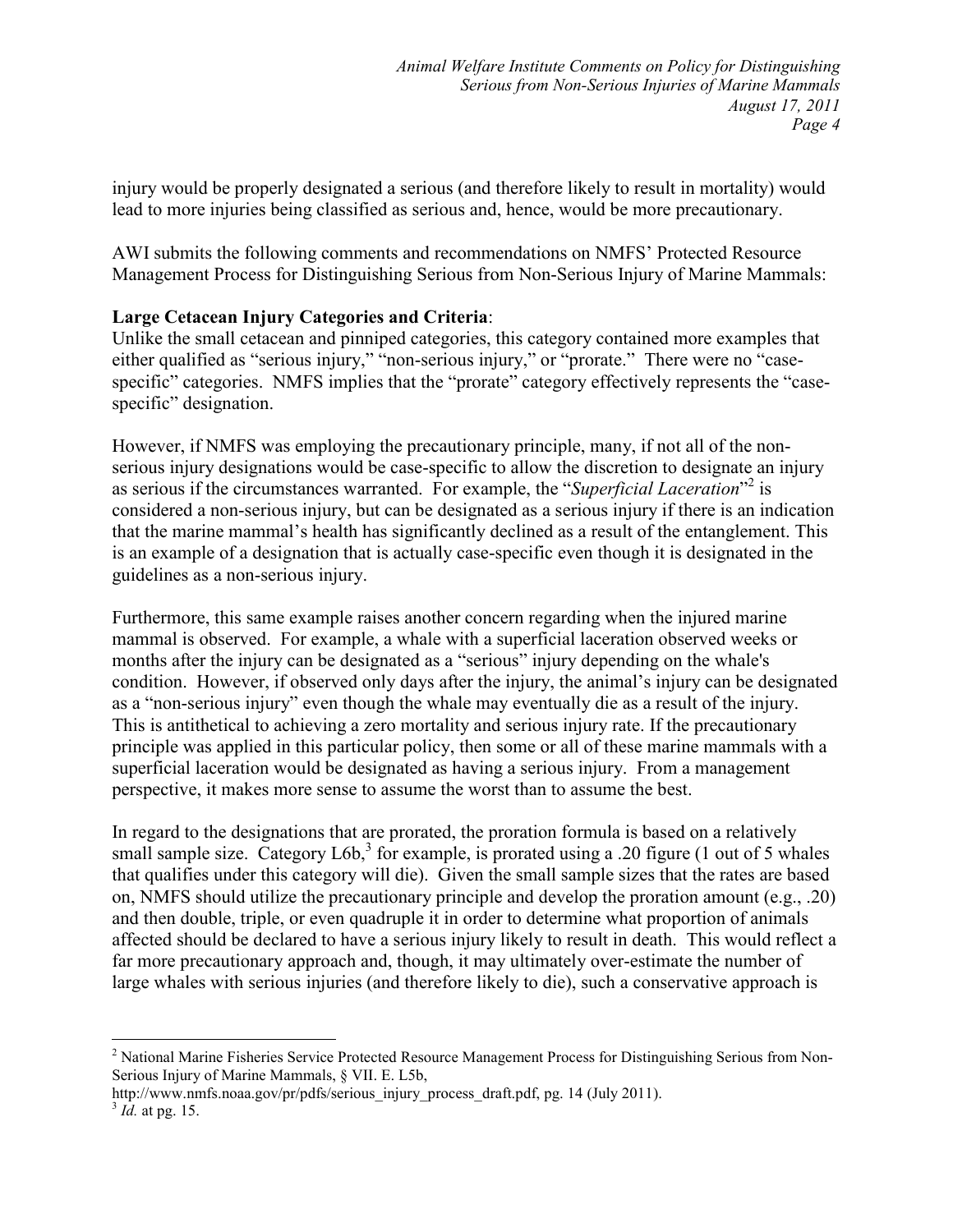more sensible from a management perspective versus misclassifying animals as having nonserious injuries who then subsequently die.

## **Small Cetacean Injury Categories and Criteria:**

In this case, if the precautionary principle were used, more of the "case-specific" designations would qualify as serious injuries. Some examples of case-specific designations that could and should qualify as serious injuries include:

- Visible blood loss:
- Hooks in any body part but hooks are removed or pull out;
- Hooks in appendage or body without trailing gear;
- Gear wrapped and loose on any body part;
- Body trauma not covered by any other criteria;
- Loss or disfigurement of a dorsal fin;
- Partially severed flukes not transecting midline;
- Partially or completely severed or fractured pectoral fins; and
- Social animals separated from group and/or released alone post-interaction.

Blood loss, for example, should be classified as a serious injury because if a small cetacean is seen bleeding, unless that animal is followed for sufficient time to determine if the blood loss does stop, there is no way for NMFS to know if the bleeding will stop based on a single observation. Furthermore, how can the loss of a dorsal fin, partially severed fluke, and/or partially or completely severed pectoral fin be considered a *non-*serious injury? The precautionary principle, if applied, would compel NMFS to determine that if there is an animal with any gear wrapped on any part of his/her body, the gear will become restrictive and/or will otherwise hinder the animal, constituting a serious injury. In other words, NMFS should err on the side of caution in assessing injuries and include any uncertainties as serious injuries.

#### **Pinnipeds Injury Categories and Criteria:**

Though the specific categories for pinnipeds are somewhat different than those for small cetaceans, they are sufficiently similar such that AWI's previous comments regarding large and small cetaceans also apply to the pinniped categories.

#### **General Discussion & Recommendations:**

In addition to considerations regarding the proposed process for distinguishing serious from nonserious injury of marine mammals, there are broader fundamental issues that NMFS should examine as it finalizes this Proposed Policy. Of particular importance is the serious injury standard of 50 CFR 229.2 being exclusively tied to mortality. AWI has the following substantive concerns regarding the regulation, including but not limited to the following:

• NMFS should develop procedures within this Proposed Policy to identify mortalities that are human-caused but are less obvious to detect than in the case of direct physical contact. For example, did the individual die of a human-caused disease? Did human-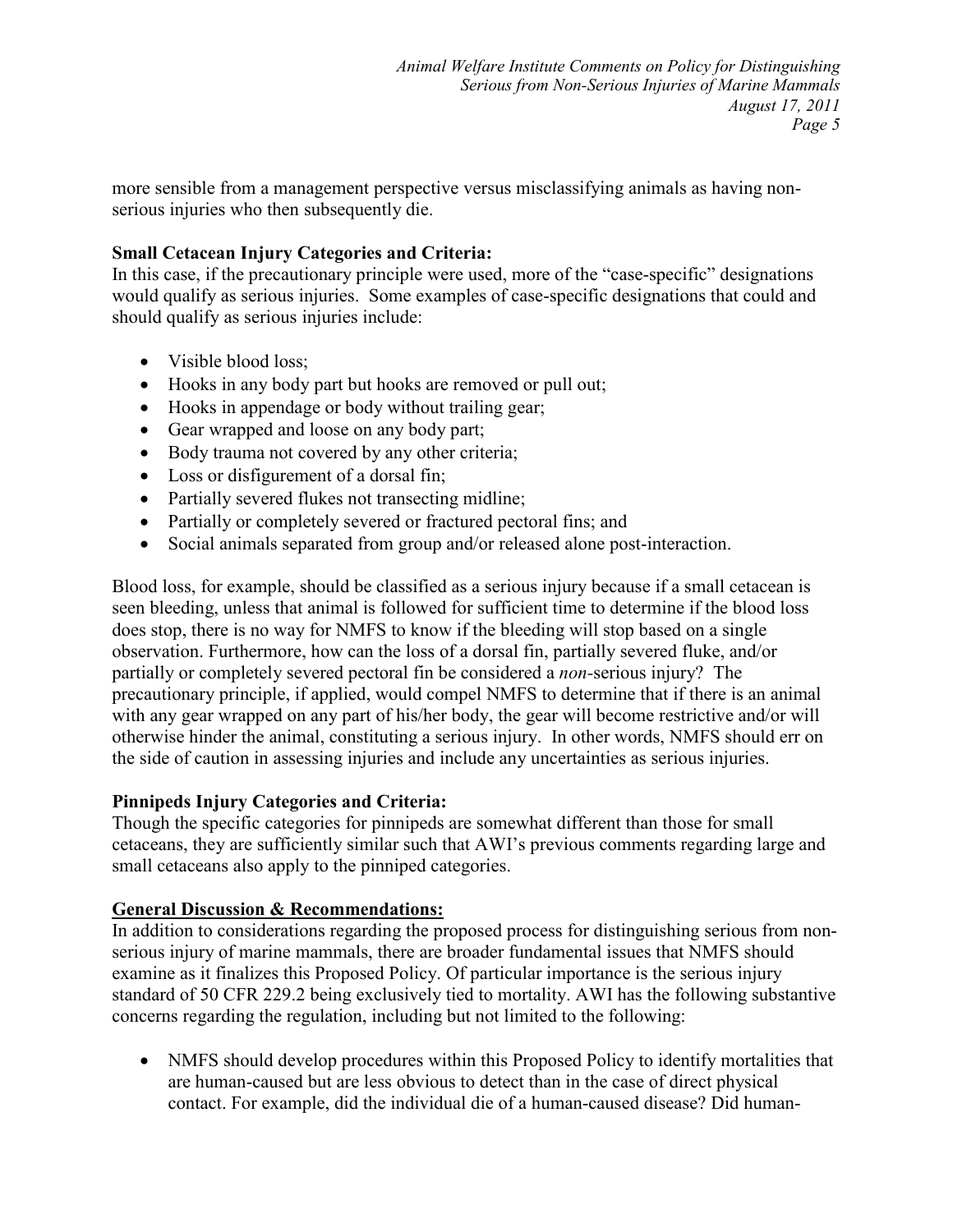generated noise generate a behavioral response that resulted in mortality? Did humangenerated noise result in chronic hearing damage that resulted in death? Did the individual's ingestion of human-generated debris result in mortality? NMFS should define the cause of mortality when dealing with these less obvious cases.

- NMFS should provide procedures for addressing the threshold issue of what constitutes an injury before a determination of whether a serious injury has occurred can be made. Is any detectable or measurable harm an injury? If the definition of injury is restricted to measurable tissue damage, how does this Proposed Policy account for the modern problem of internal injuries such as hearing damage?
- NMFS should take into account harm and serious injury that does not necessarily result in mortality, such as impairment of an individual's reproductive success. The Supreme Court has recognized impairment of reproduction as harm to an individual under the Endangered Species Act (ESA).<sup>4</sup>
- NMFS should take into consideration the species' status (i.e. whether they are endangered, threatened, a candidate species, or if using criteria developed by the International Union for Conservation of Nature, critically endangered, endangered vulnerable, near threatened, etc.) in assessing serious and non-serious injuries. A mortality rate threshold may need to be lower for populations of more imperiled species (i.e., from a population perspective, any injury to a North Atlantic right whale could be classified as more serious than a similar injury to a common dolphin). NMFS should provide decreased thresholds (lower than a 50 percent chance that an injury will result in mortality) for listed species according to the severity of their imperiled status. In other words, when assessing the likelihood that an injury to a listed marine mammal if a lower threshold was used (e.g., 30 percent) more types of injuries would qualify as "serious injuries" and likely to result in mortality thereby satisfying the precautionary principle. Candidate species for listing under the ESA should be afforded a lower threshold than abundant species; species listed as threatened under the ESA should be given a lower threshold than unlisted species; and federally endangered species should receive a lower threshold still.
- NMFS should take into account the reproductive status of the species and time during the gestation cycle when injury occurs. If a serious injury occurs to an animal that is known to be or subsequently determined to be pregnant or postpartum, for management purposes should that be counted as a single mortality or two mortalities? NMFS should consider this issue as it continues with the process to complete this Proposed Policy.
- Regarding situations where there is a relationship between an anthropogenic event, for example a ship strike and the death of a marine mammal, NMFS should define exactly what constitutes a significant amount of time between the event and death.

AWI supports NMFS' recommendation to omit successful mitigation efforts in calculating which fisheries cause serious injuries but requests that this policy change be expanded as specified below. As a result of the 2007 workshop, NMFS revisited whether marine mammals that are

<sup>&</sup>lt;u>.</u> <sup>4</sup> *Babbitt v. Sweet Home Chapter of Communities for a Greater Oregon,* 515 U.S. 687 at 710 (1995).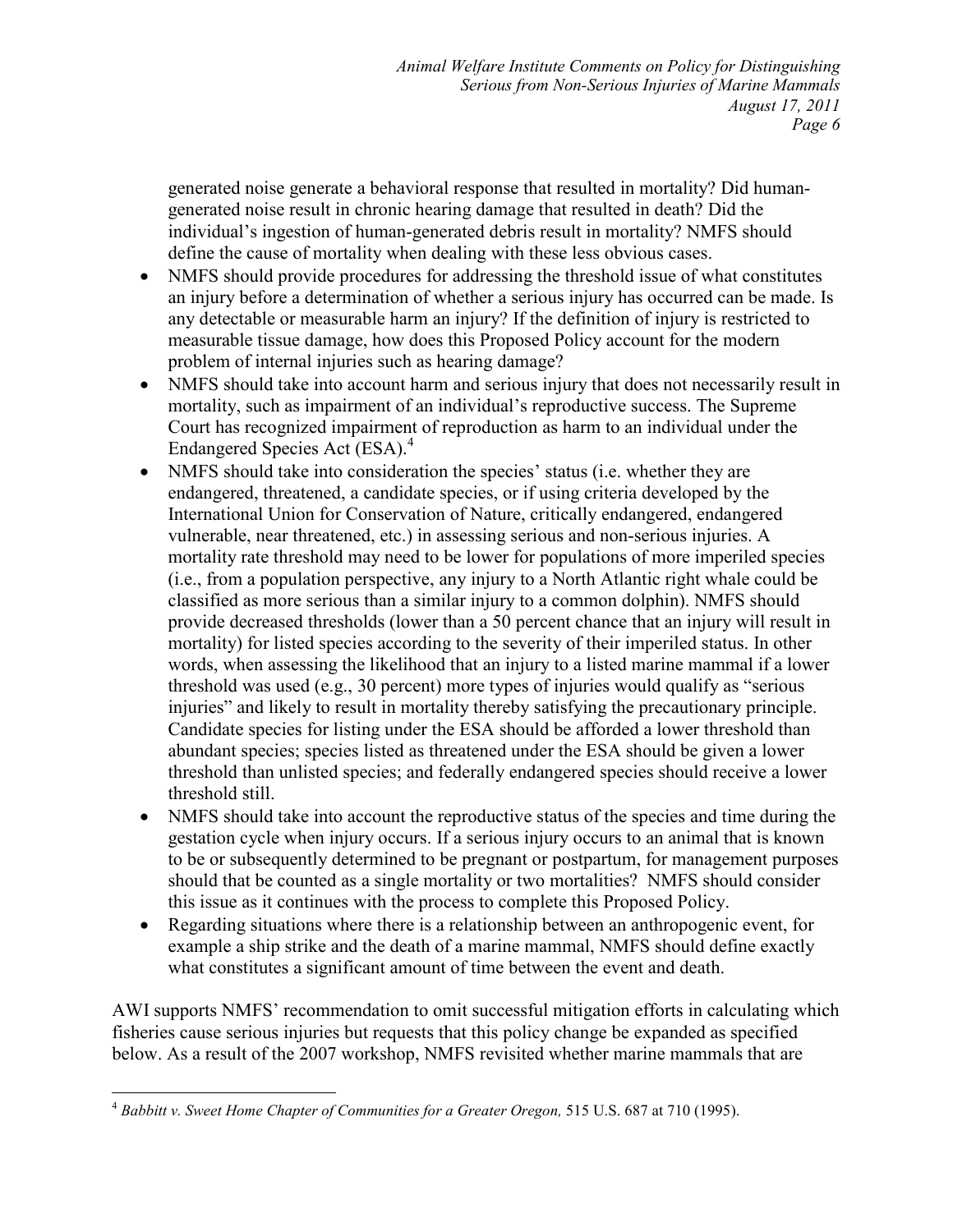*Animal Welfare Institute Comments on Policy for Distinguishing*  Serious from Non-Serious Injuries of Marine Mammals *August 17, 2011 Page 7* 

successfully disentangled or dehooked at a later date or time should be considered when classifying fisheries on the List of Fisheries (LOF). Previously, if an entangled or hooked marine mammal was determined to be seriously injured from the entanglement or hooking but was later successfully disentangled or dehooked and determined to have only non-serious injuries once the gear was removed, the interaction was not included as a serious injury in the SAR because the animal was not removed from the population. As a result, the interaction was not used when classifying fisheries on the LOF, which further skewed the agency's data away from protecting marine mammals from threatening conflicts with fishing vessels. 76 Fed Reg. 42117.

This previous approach does not accurately reflect the overall impact of commercial fisheries on marine mammal populations because, by not including disentangled animals in the number of seriously injured animals resulting from interactions with commercial fishing gear, it does not account for all serious injuries inflicted on marine mammals by commercial fishing. Further, this previous approach can lead to an underestimation of total serious injury and mortality of marine mammals because it relies on opportunistic detection and post-interaction intervention by NOAA to mitigate injury effects. AWI additionally requests that NMFS expand its policy so that any animal that is classified as a "serious injury," even if that animal has been successfully disentangled or dehooked, be retained in any and all subsequent reports including, but not limited to, LOFs and SARs.

In addition, in accounting for small cetacean events where the severity of an injury cannot be determined, AWI commends the decision to assign all remaining CBD cases to be the same determination as for the majority of similar assignable cases.

However, on balance, NMFS should redefine "serious injury" of marine mammals in the context of the current planning process to encompass the types of injuries enumerated above. In addition, NMFS should consider issuing regulations pursuant to Section 118(f) of the MMPA imposing any necessary measures (e.g. gear modifications) so as to reduce or eliminate the risk of serious injury and mortality to marine mammals from any such fisheries.

#### **Conclusion:**

AWI supports the Proposed Policy as it seeks to clarify the definition of serious injury under 50 CFR 229.2. However, to ensure the credibility and strength of this standard, NMFS should employ the precautionary principle in its interpretation of what should be considered a serious injury and address broader issues associated with the serious injury standard being exclusively tied to mortality. Specifically, NMFS should:

- Re-define "serious injury" to broaden the type and severity of injuries that would qualify as "serious";
- Lower the threshold for measuring when an injury "will likely result in mortality," both for unlisted and listed species; and
- Make the process of determining when a "serious injury" has occurred less arbitrary by carefully defining procedures as outlined above.